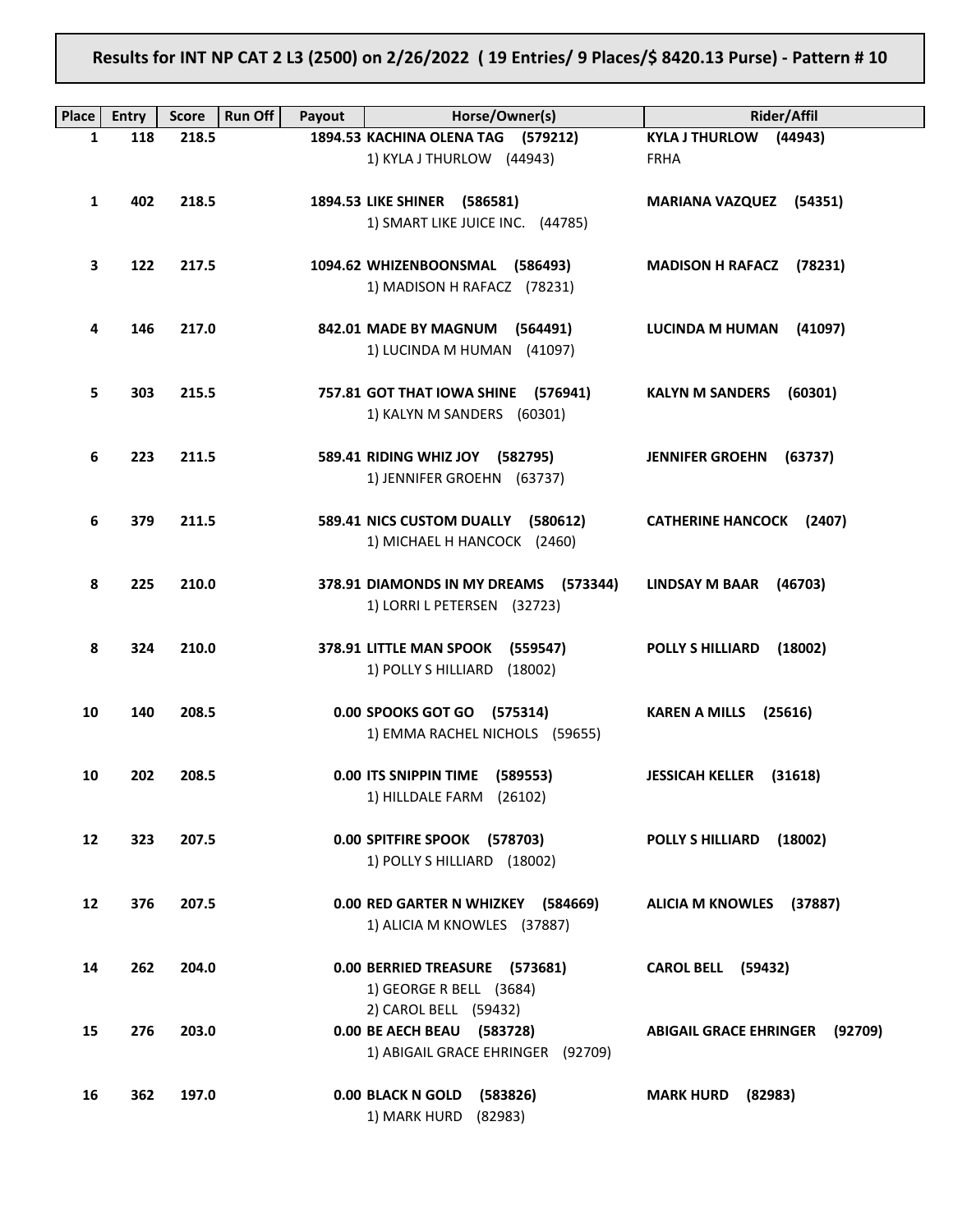| 17 | 224 | 0.0 | (583884)<br>0.00 XTRA DUN STEP<br>1) JENNIFER GROEHN (63737)<br>2) JERRY A DOUGLAS<br>(110409)                | <b>JERRY A DOUGLAS</b><br>(110409)     |
|----|-----|-----|---------------------------------------------------------------------------------------------------------------|----------------------------------------|
| 17 | 295 | 0.0 | 0.00 DOCS SHINING CROME<br>(576906)<br>1) MICHAEL W MARKS<br>(77349)                                          | <b>HEATHER MARKS</b><br>(92269)        |
| 17 | 297 | 0.0 | (548094)<br><b>0.00 SOME KINDA SHINE</b><br>1) KATE STEWART SEUTTER (37613)<br>2) ANEIKA M CRESPO<br>(112579) | (37613)<br><b>KATE STEWART SEUTTER</b> |

Show Secretary: